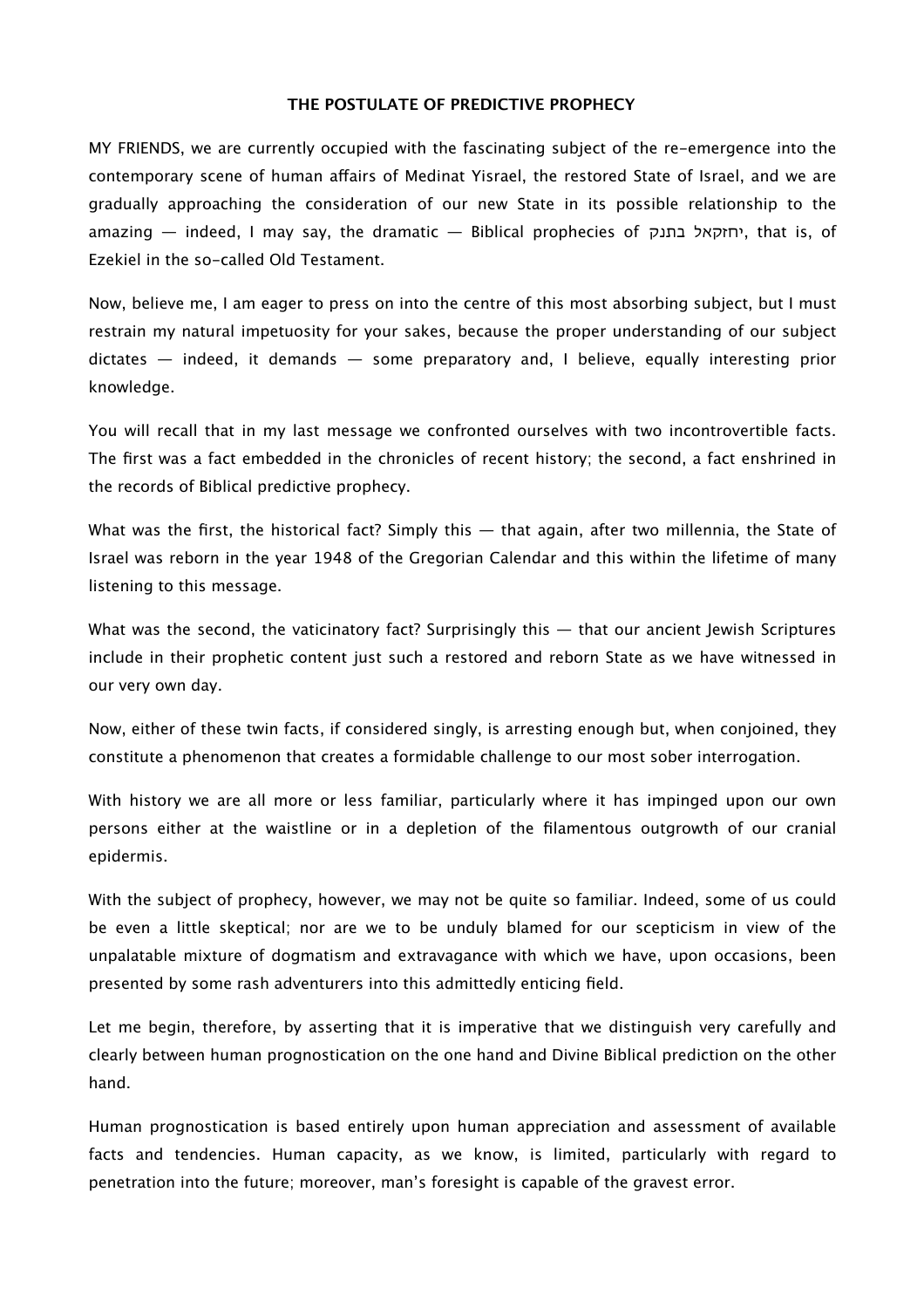Let me illustrate this latter point.

In March 1848 Lord Hardinge interviewed that powerful Austrian statesman Prince von Metternich (1773-1859) at Vienna. Metternich spoke of the sinister trends and events of those days without the slightest apprehension; indeed, he prophesied that there would be absolutely no undue disturbance of routine equilibrium.

Although he was superlatively qualified to venture into such a prophecy, how grossly wrong was his augury! Why, within four days of his very own prediction, he himself was obliged to flee from Vienna, and his own house was sacked and burnt!

Coming nearer to our own times, listen to the words of so great and so well-informed a man as David Lloyd George, former Prime Minister of England. In his speech at the Guildhall after the signing of the Armistice concluding World War I, he uttered these words packed with prognostication:

"This solemn moment of triumph, one of the greatest moments in the history of the world … this great hour which rings in a new era ... and which is going to lift up humanity to a higher plane of existence for all the ages of the future."

Since David Lloyd George uttered this prophecy, World War II bathed the globe in yet another blood-bath; moreover, the higher plane of existence to which he pointed is more likely to be a higher plane of non-existence, reached somewhat violently and precipitatedly by the ghastly upsurge of the hydrogen bomb!

Divine prophecy, however, contains no such heartbreaking disappointments and disillusionments. It is quite incapable of error because it flows, not from human foresight, but from unlimited foreknowledge issuing from Divine omniscience.

The Eternal, Blessed be He, is timeless, and He knows what we call "the end" from even before what we call "the beginning." To the Omniscient Godhead what we call "the future" is as an open book.

Let me give you one Scripture quotation on this point. God, using the mouth and human personality of Isaiah but without, of course, destroying either, declares:

**"Remember the former things of old: for I am God, and there is no other; I am God, and there is none like Me, declaring the end from the beginning, and from ancient times the things that are not yet done … "** (Isaiah 46:9, 10)

God, in sovereign will, selected certain human beings and imparted to them His infallible knowledge of futurity in a manner quite independent of the ordinary laws of knowing.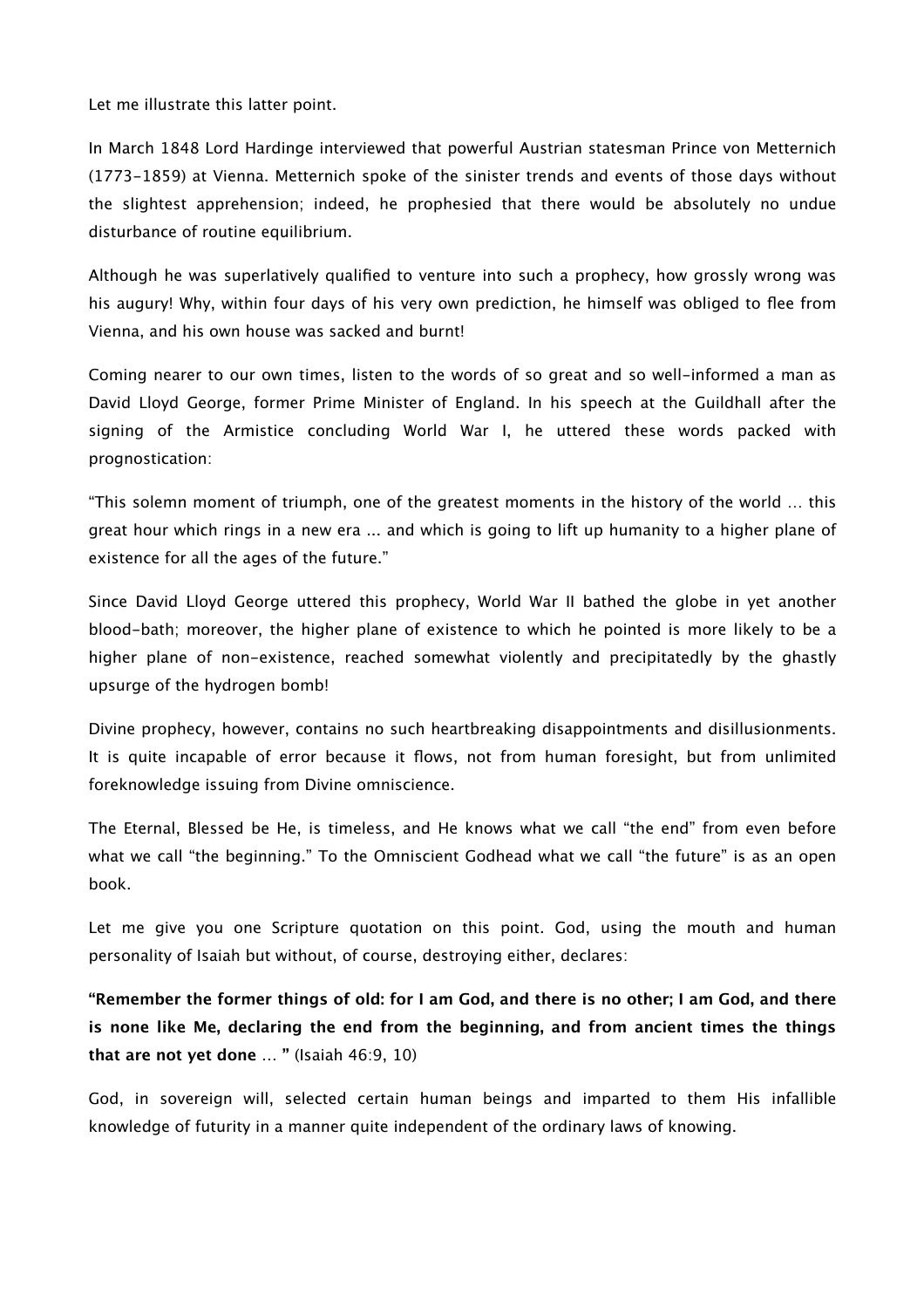These selected men were known as נביאים, Prophets. A נביא, a Prophet, is an Announcer, as announcer to mankind of revelations vouchsafed by God in the furtherance of His Divine redemptive purposes.

Am I suggesting the supernatural? Yes, I am. Let us not shrink from the approach of this fact. It is notorious that so many of us seem to writhe in a most painful reluctance when asked to admit or even permit the Divine Hand in human affairs, either collective or individual; nevertheless, "there is a sense in which the natural order of things — that is, the constitution of nature as governed by certain fixed physical and metaphysical laws — must always be touched if not pervaded by the supernatural, that is, by what is not matter of our constant experience." (Pope, I, 62)

Very well then, let us realise that reluctance to accept the fact of direct contact between the Spirit of God and the spirit of man robs us of sweet reasonableness and renders applicable Milton's declaration that "Unbelief is blind." (Milton – Comus)

If any of us have locked within the chambers of our minds the gaunt and gloomy ghost of unbelief that shrouds its headless form against the fact of supernatural Divine revelation, may we throw open the casements of our intellect and allow the aromatic fragrance of sweet reasonableness to purge the sheeted spectre from his haunts.

I assure you Divine revelation will not lack its incontestable credentials and you will discover that Biblical predictive prophecy is one of these credentials.

The term "revelation" combines the idea of a Divine apokalupsis or unveiling, with a phanerosis or making known; God unveils and makes known to man those matters essential to man's spiritual wellbeing.

Moreover, the Godhead attests this vouchsafed revelation by at least three credentials, and Divine predictive prophecy  $-$  a facet of which we are currently exploring  $-$  is one of those credentials and is a Divine sign to every successive generation, including our own.

Thus the historic fact in my former message is silhouetted against the golden glory of Divine Biblical predictive prophecy, and it is this element of the supernatural which invests our subject with such great attractiveness, deep meaning, and considerable portent particularly in these days, and it will undoubtedly reward our further inquiry.

Having postulated the fact of Divine predictive prophecy, in my next message I shall substantiate the subject by calling your gracious attention to some major Biblical predictive prophecies which have had full, eloquent, unmistakable and emphatic fulfilment in Israel's history and experience.

This should prove a potent prelude encouraging your full confidence to believe and accept those wonderful Divine prophecies through God's chosen Announcer, יחזקאל הנביא, the prophet Ezekiel, prophecies which, I believe, are yet to find fulfilment in the days ahead of us — perhaps